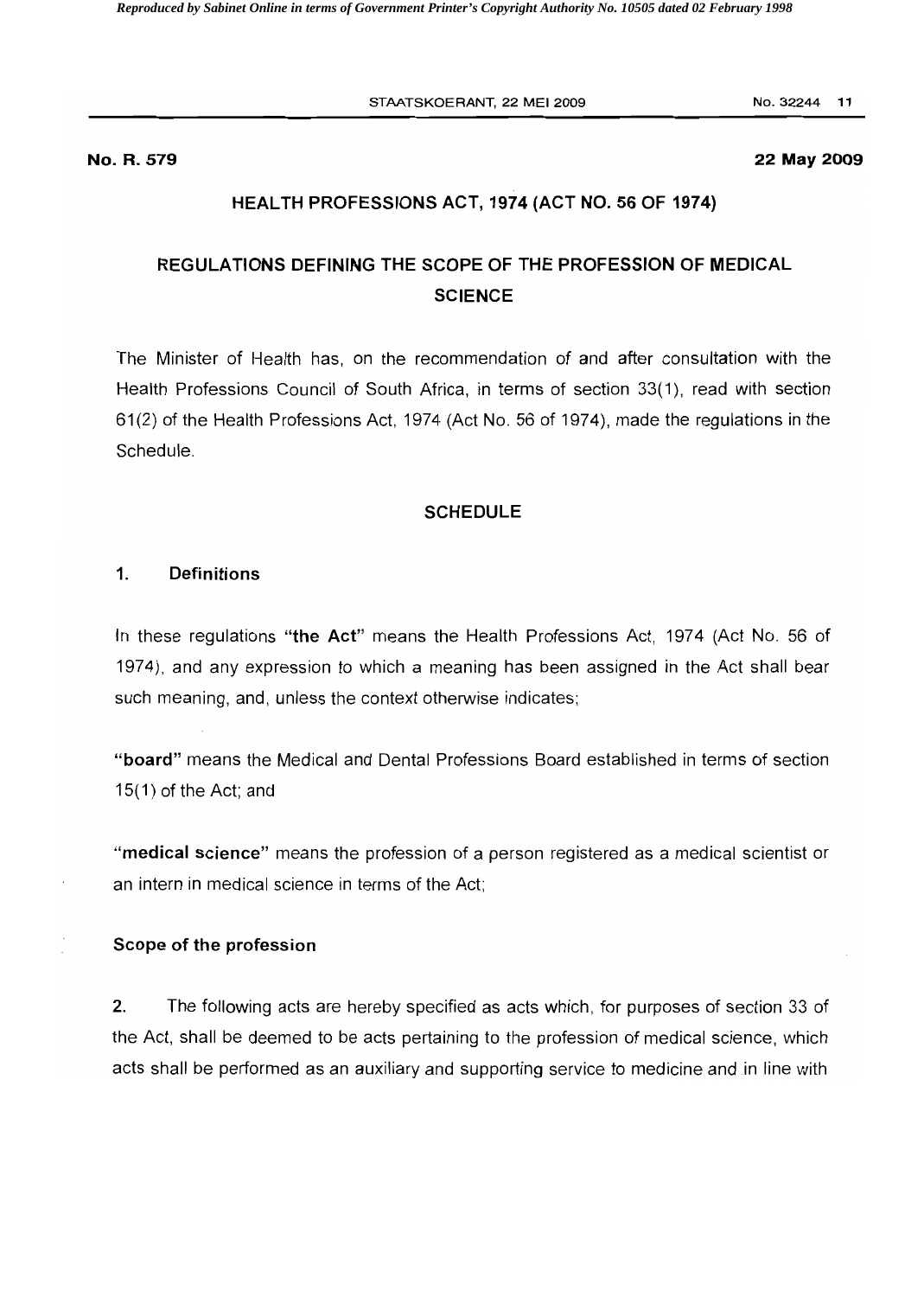### 12 NO.32244 GOVERNMENT GAZETTE, 22 MAY 2009

the scopes of practice for medical scientists as prescribed under the medical and dental professions board Annexure 6 to the Ethical Rules published as Government Notice No. R. 717 of 4 August 2007:

- $(a)$  the development;
- $(b)$  the evaluation; and
- $(c)$  the practice

of scientific procedures which involve humans, human biological material or medical equipment subject thereto that such acts will lead to or impact on treatment, diagnosis and genetic counseling of humans and, where appropriate, interpretation, quality management, patient genetic counseling and consultation with other registered and appropriately qualified health practitioners.

3. The provisions of regulation 2 must not be construed as prohibiting the performance of the acts specified therein by

- (a) any person registered under the Act from performing such acts, in accordance with the prescribed scope of their profession or scope of practice;
- $(b)$  a student or intern medical scientist under the supervision of a medical scientist or medical specialist in the course of his or her education' and training; and
- (e) any person in the course of a bona fide research at any institution approved for that purpose by the Minister.

# **Registration a prerequisite to practice**

4. Any person who wishes to perform any of the acts prescribed in regulation 2 shall apply in the prescribed manner to the board for registration as a medical scientist in the relevant discipline to which that act pertains and submit proof of having complied with the prescribed requirements for such registration.